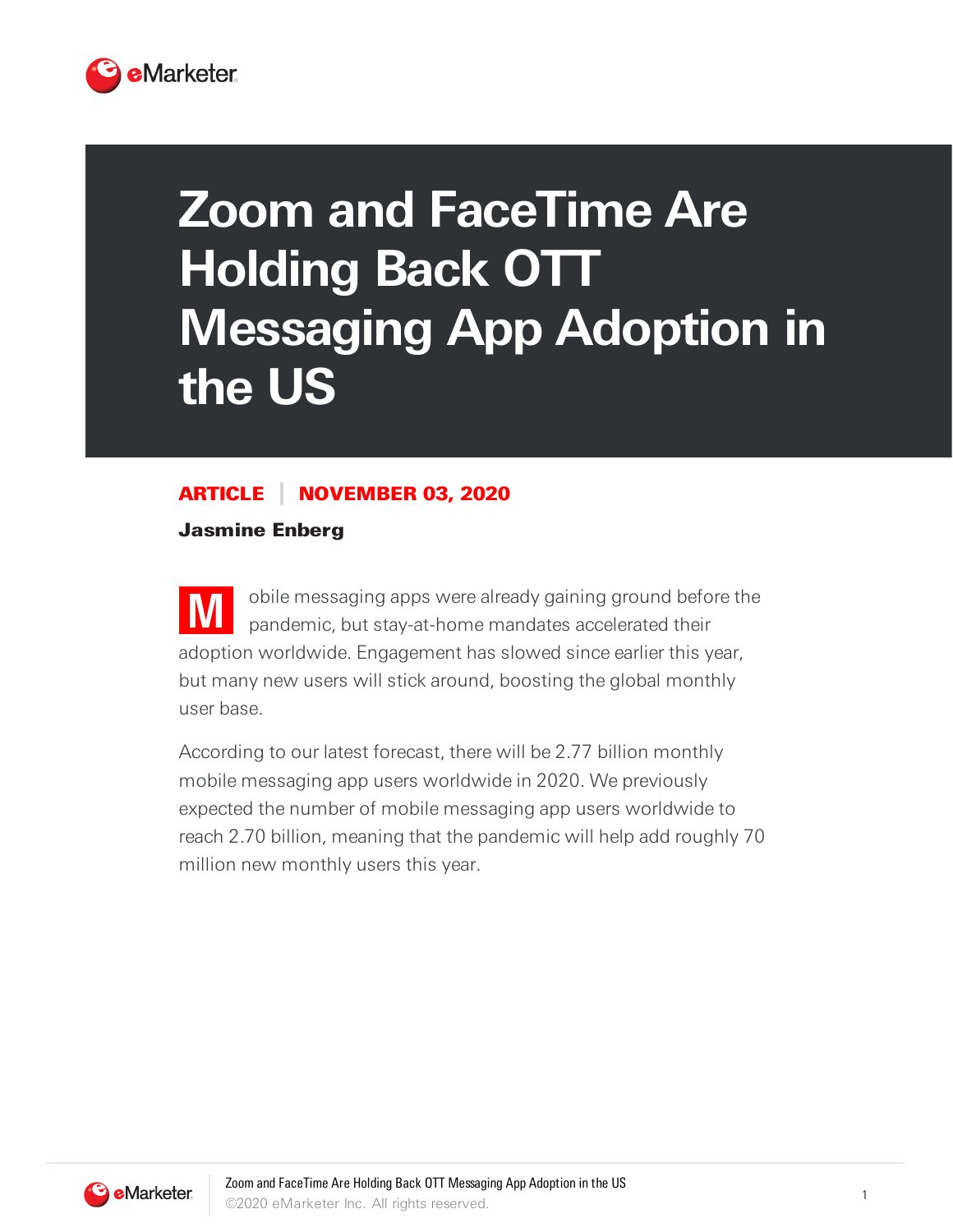**How Has Our Forecast for Worldwide Mobile Messaging App Users Changed?** billions, 2020  $2.77$ 2.70 Q2 2019 forecast O2 2020 forecast Note: mobile phone users of any age who use an over-the-top (OTT) messaging app via mobile phone (browser or app) at least once per month<br>Source: eMarketer, Aug 2020 259438 www.eMarketer.com

The US is one country where the pandemic has had little impact on our forecast, however. This year, there will be 146.3 million monthly messaging app users in the US, up 3.6% from 2019. That growth rate is only a few tenths of a point higher than our previous estimate of 3.1%.

The limited new uptake in mobile messaging has to do with the fact that people in the US already have well-established ways of communicating via mobile, such as traditional SMS and phone calls, that have persisted throughout the pandemic.

A CivicScience survey conducted in March 2020, for example, showed that 50% of US adults stayed connected during the pandemic primarily via phone calls.

Voice and video calling have also been major drivers of OTT messaging app adoption in other countries during the pandemic. In the absence of in-person interactions, mobile messaging services quickly became an alternative way to communicate "face-to-face" and in larger groups.

But the US is an iPhone-heavy country; 45.6% of US smartphone users will be iOS users this year. iPhones already have a built-in video calling feature, FaceTime, reducing their users' need for a standalone app to video chat during the pandemic.